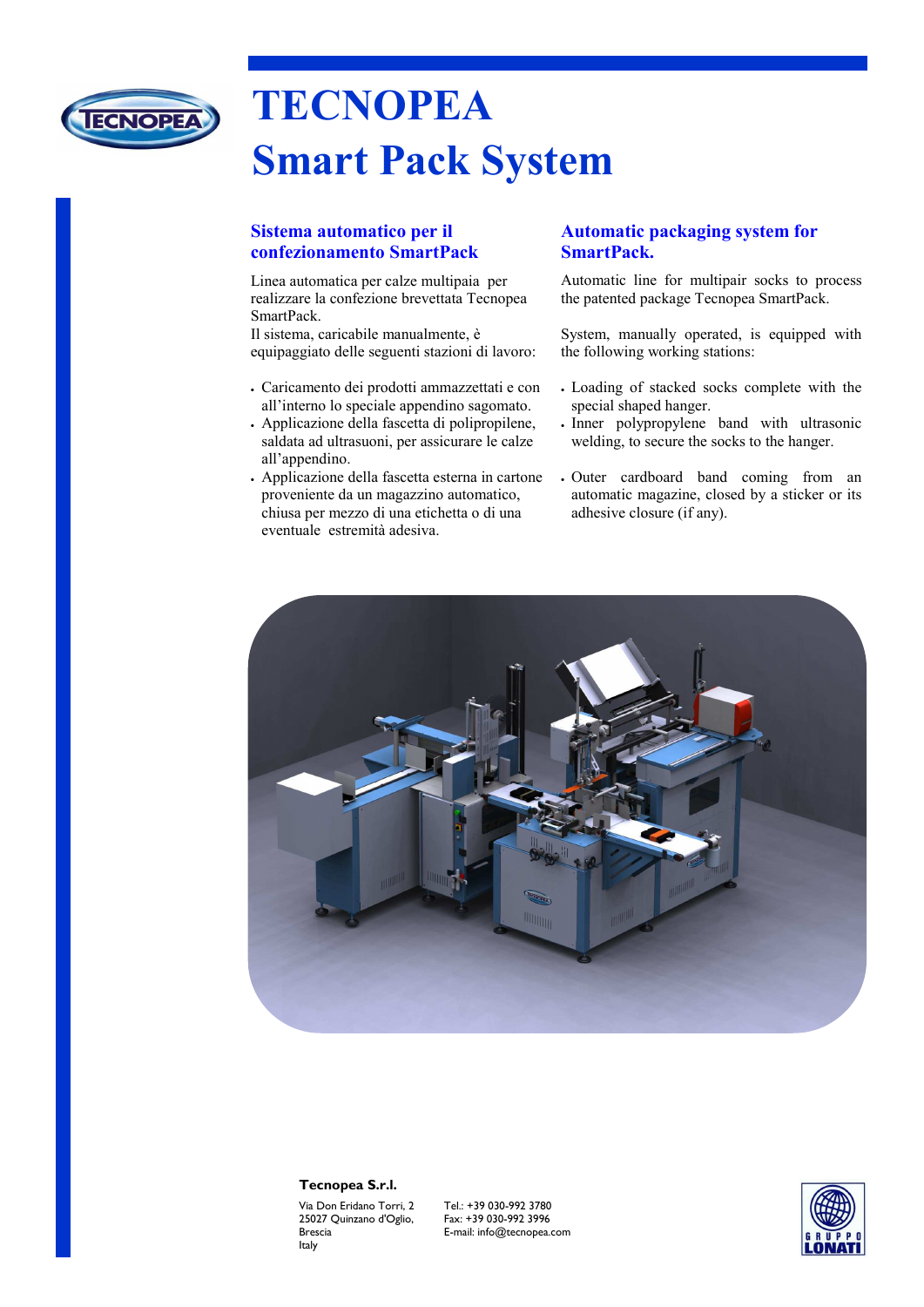

# **TECNOPEA Smart Pack System**

#### **Caratteristiche:**

- Elevata produttività.
- Operazioni multiple effettuate con un solo operatore
- Costanza di rendimento e di qualità.
- Sistema modulare configurabile.
- Gestione elettronica avanzata per il controllo delle singole funzioni e la memorizzazione dei settaggi per ogni diverso articolo.

#### **Opzionali**

- Stampante elettronica con applicatore per etichette da porsi sulla fascetta.
- Applicatore bollini prestampati.
- Chiusura fascetta con etichetta adesiva
- Applicatore cartellino in cartone sul primo paio della pila per mezzo di un dispositivo Avery Dennison ST9500.

#### **Features:**

- High productivity.
- Multiple operations performed by a single operator.
- Performances and quality consistency.
- Customizable modular system.
- Advanced electronic handling to control the individual functions and storing the working parameters for each product.

#### **Optionals**

- Electronic labels printer with dispenser for application on the cardboard band.
- Pre-printed stickers dispenser.
- Band closing by a sticker.
- Automatic device to apply a cardboard tag on the first pair of the stack by means of a Avery Dennison ST9500.



| PRESSIONE ARIA          | <b>AIR PRESSURE</b>    | 6 bar                      |
|-------------------------|------------------------|----------------------------|
| <b>CONSUMO ARIA</b>     | <b>AIR CONSUMPTION</b> | $23 \text{ m}^3/\text{hr}$ |
| POTENZA INSTALLATA      | <b>INSTALLED POWER</b> | $0.7$ kW                   |
| <b>TEMPO CICLO MIN.</b> | MIN. CYCLE TIME        | 6 Sec./pack                |
| PRODUZIONE MASSIMA      | <b>MAX PRODUCTION</b>  | $600$ pcs/hr               |

#### **Tecnopea S.r.l.**

Via Don Eridano Torri, 2 25027 Quinzano d'Oglio, Brescia Italy

Tel.: +39 030-992 3780 Fax: +39 030-992 3996 E-mail: info@tecnopea.com



Note e caratteristiche tecniche di questo depliant non sono impegnative per la Tecnopea S.r.l. Soggetto a modifiche senza preavviso All technical specifications and features included in this brochure are not binding to Tecnopea S.r.l. Specifications subject to change without notice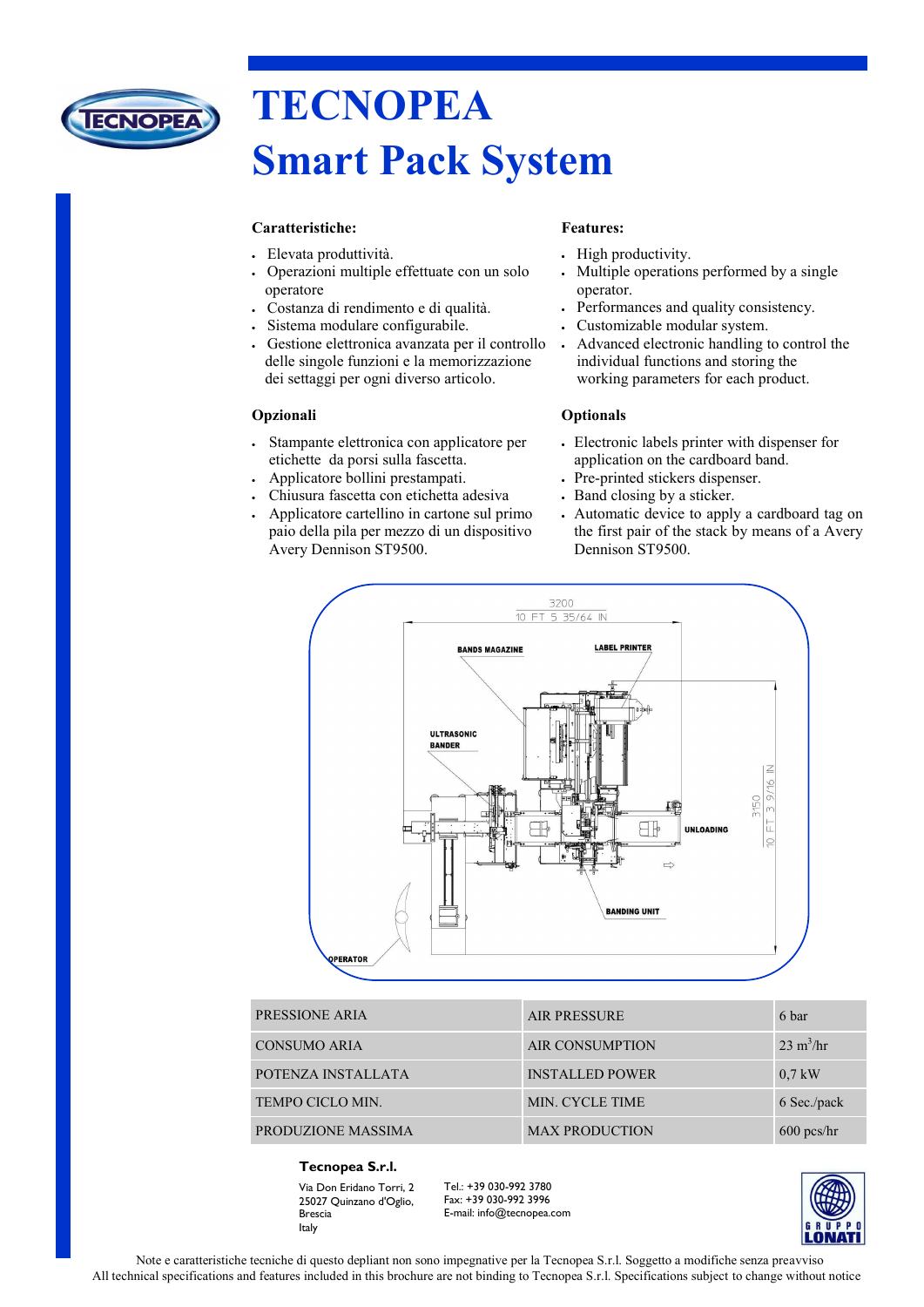

# **TECNOPEA Smart Pack**

**Multi-pair socks packaging: A Smart idea to step forward**

No Needle Fastners No Damages Reliable and Secure







Outer band for a standard appareance

**Tecnopea S.r.l.**  Via Don Eridano Torri, 2 25027 Quinzano d'Oglio, Brescia Italy

Tel.: +39 030-992 3780 Fax: +39 030-992 3996 E-mail: info@tecnopea.com